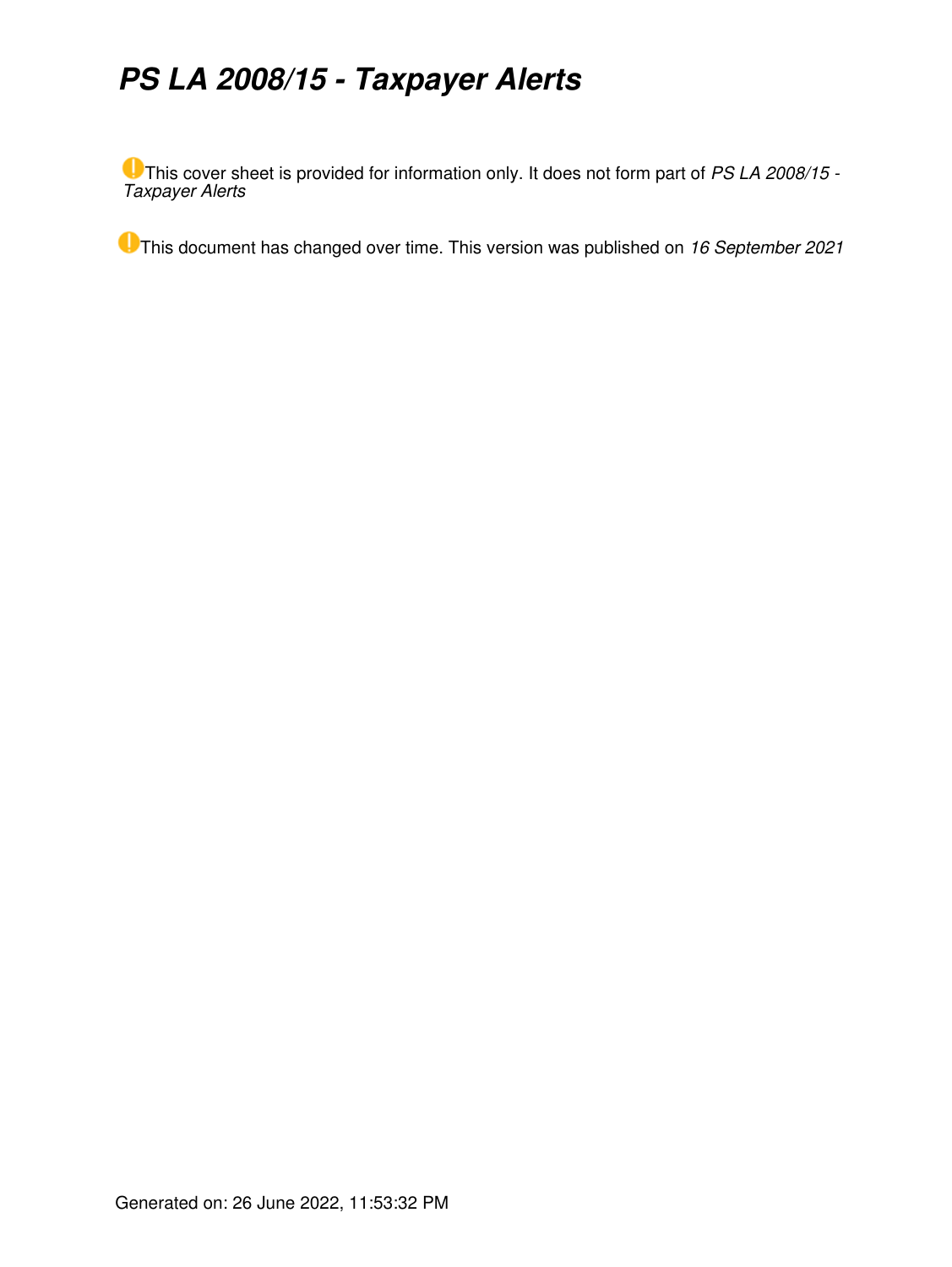

## **PS LA 2006/10**<br>Paypover Alerte PS LA 2008/15 Taxpayer Alerts

## This Law Administration Practice Statement provides guidance on the Taxpayer Alert program.

*This Practice Statement is an internal ATO document and is an instruction to ATO staff.*

#### **1. What is this Practice Statement about?**

We issue Taxpayer Alerts (Alerts) to warn taxpayers and advisers of arrangements we are concerned represent a high risk.

This Practice Statement outlines:

- our Alert framework, including why we issue Alerts
- factors to consider when deciding whether an Alert is appropriate
- key activities in developing and issuing an Alert
- post-publication responsibilities, including follow-up guidance, evaluation activities and maintenance
- the governance of the Alert program, and
- where to find further information on procedures for issuing Alerts.

#### **2. What is an Alert?**

An Alert is an early warning to the community about a new or emerging activity or arrangement that is causing the ATO concern.

#### **3. Why do we issue Alerts?**

We issue Alerts to:

- enable taxpayers who have entered into an arrangement, or may be contemplating doing so, to make informed decisions about their tax affairs
- prevent widespread adoption or promotion of higher-risk arrangements, and
- build community confidence in the integrity of the tax and superannuation systems by showing our ability to detect risks and our willingness to deal with them.

We communicate our concerns early about arrangements in the interests of open and transparent tax administration. Doing so supports voluntary

compliance and can also lead to reduced post-lodgment compliance activity and fewer disputes.

#### **4. When we issue Alerts**

Alerts form part of a broader strategy for treating an identified risk. We issue Alerts based on intelligence of what is happening in the market.

The community expects us to give timely warnings about risky arrangements. An Alert can issue before the extent of the risk is fully known, where we have information that the risk has sufficient prevalence or has the potential to become widespread and have a revenue impact.

We can issue an Alert before we have finalised our view on how the law applies to the arrangement. Alerts are not a source of the precedential ATO view<sup>[1](#page-1-0)</sup> and should not be used to provide advice or guidance on technical or administrative issues arising from a particular arrangement.

#### *Types of arrangements that may be the subject of an Alert*

Alerts target significant, higher-risk tax planning and superannuation arrangements. Other types of significant arrangements that we have under risk assessment may also become the subject of an Alert.

Typically, such arrangements are new or emerging. However, we may also issue Alerts to address recurrences of arrangements that have previously been risk-assessed where there is information that indicates a need to take immediate action. It does not matter that a published ATO view may already exist on the issue.

Alerts commonly address schemes or arrangements that go beyond the policy intent of the law or involve deliberate approaches to avoid any type of tax or superannuation obligation.

Alerts are not limited to mass-marketed schemes or to arrangements that constitute aggressive tax planning. More sophisticated tax planning activities may be suitable for an Alert where we believe taxpayers may

<span id="page-1-0"></span> $1$  The precedential ATO view is defined in Law Administration Practice Statement PS LA 2003/3 *Precedential ATO view*.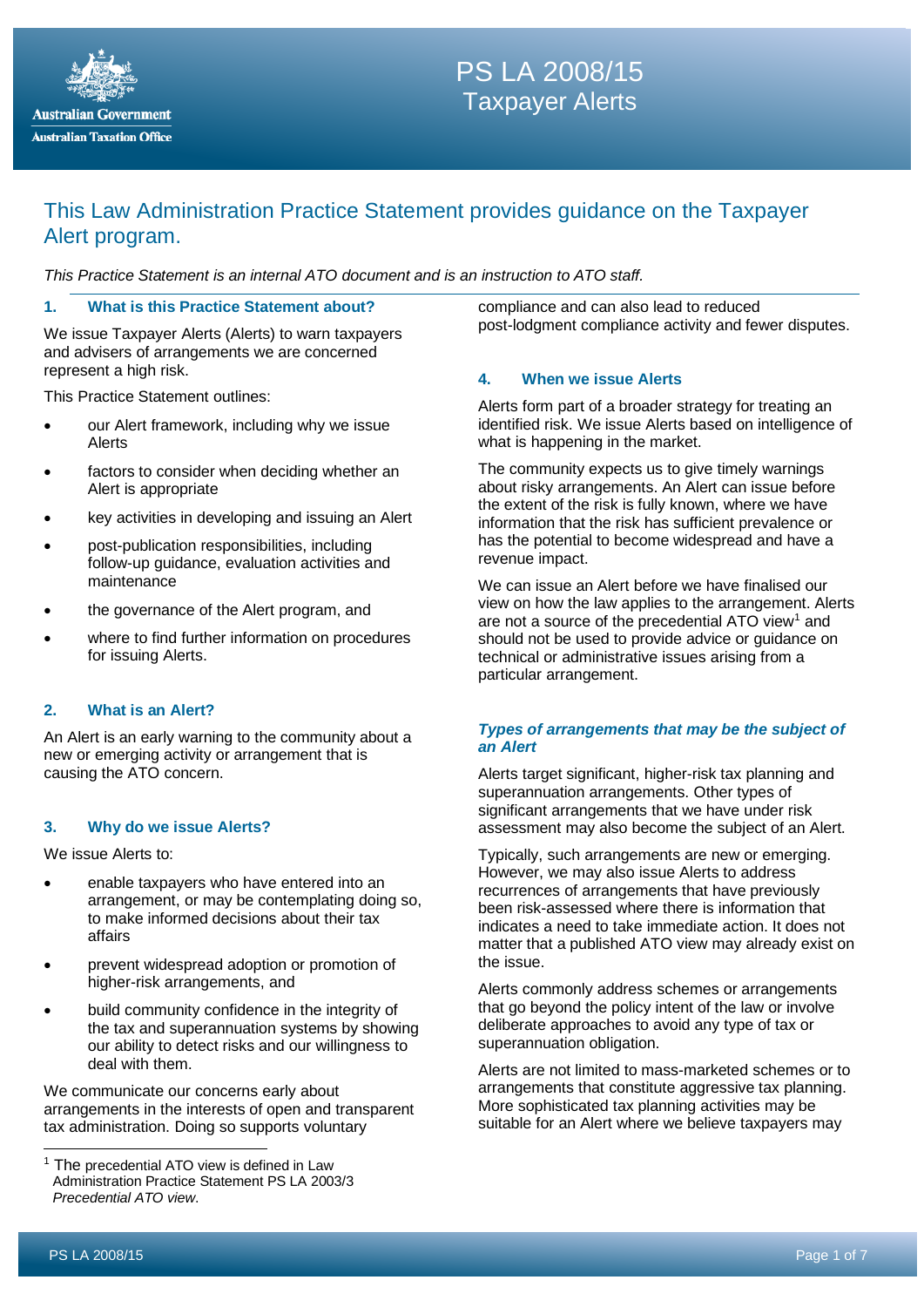not be complying with the law and there are significant risks for the tax and superannuation systems.

Circumstances when we may consider issuing an Alert include where:

- we are considering the application of specific, or the general, anti-avoidance provisions
- the arrangement constitutes a sham or is legally ineffective
- the arrangement involves exploitation or deliberate misapplication of the law
- we are considering the application of the promoter penalty laws
- the purported tax result of the arrangement is not reasonably arguable, or
- we consider there may be fraud or evasion.

#### **5. Factors to consider when deciding whether to develop an Alert**

Key factors to consider in deciding if an Alert is appropriate include:

- the nature of the arrangement or activity and our concerns
- the revenue at risk (where quantifiable)
- participant population and any promotion of the arrangement or potential for it to be promoted or become more widespread
- what influence we can have on the behaviours and attitudes of advisers and the community, even beyond those involved in the activities
- what action we expect taxpayers and/or advisers to take in response to the release of the Alert
- how the Alert fits into the overall strategy for treating the identified concerns or risks (for example, early engagement reviews or other compliance activities, marketing and education campaigns, published advice or guidance on the ATO view, law reform)
- whether alternative products or channels are more appropriate for communicating our concerns quickly and to the intended audience based on information available, and
- the risks that may arise from issuing, or not issuing, the Alert, including reputational risks, risk to relationships with other agencies, increased uncertainty and reduced community confidence in the tax system.

A decision to proceed with the development of an Alert is a matter of judgment. We need to weigh up the desirability of providing an early warning to taxpayers

with the legal, administrative and commercial risks which may arise following its publication.

Depending on other circumstances that may be present, factors that may weigh against issuing an Alert include:

- the risk or issue is isolated to a particular region, adviser or taxpayer – this would need to be weighed against the likelihood or prospect of the risk becoming widespread or systemic
- we do not yet have sufficient information to assess if there is a significant population affected and/or revenue at risk, or
- the arrangement concerns taxpayers not understanding how the law applies, rather than deliberate exploitation or misapplication of the law.

Communicating our concerns in each of the above factors would require a consideration of whether our objectives could be achieved through other more appropriate products or (targeted) educational campaigns.

#### **6. Notifying your intention to issue an Alert**

If you identify an issue that may be suitable for an Alert, you must advise your business line's Public Advice and Guidance Unit (PAG Unit), which can advise you on the suitability of the Alert, as well as any business line specific requirements for its development.

The responsible business line's PAG Unit must advise PAG Units from all other business lines, and also the Tax Counsel Network (TCN) PAG Centre, as soon as the need for an Alert is identified. As a general rule, the PAG Unit from the responsible business line should keep all other PAG Units informed throughout the Alert's development. However, this will not be necessary where another business line's PAG Unit confirms the issues and risks covered by the Alert are not relevant to its market segment.

#### **7. What should you include in an Alert?**

Each Alert must clearly describe:

- the issue or mischief at a high level  $-$  that is, why we are concerned
- the key features of the activity, arrangement or transaction
- our specific technical and/or administrative concerns (while we need not have settled technical views on all issues, Alerts must not make statements about the potential application of the law without a reasonable basis)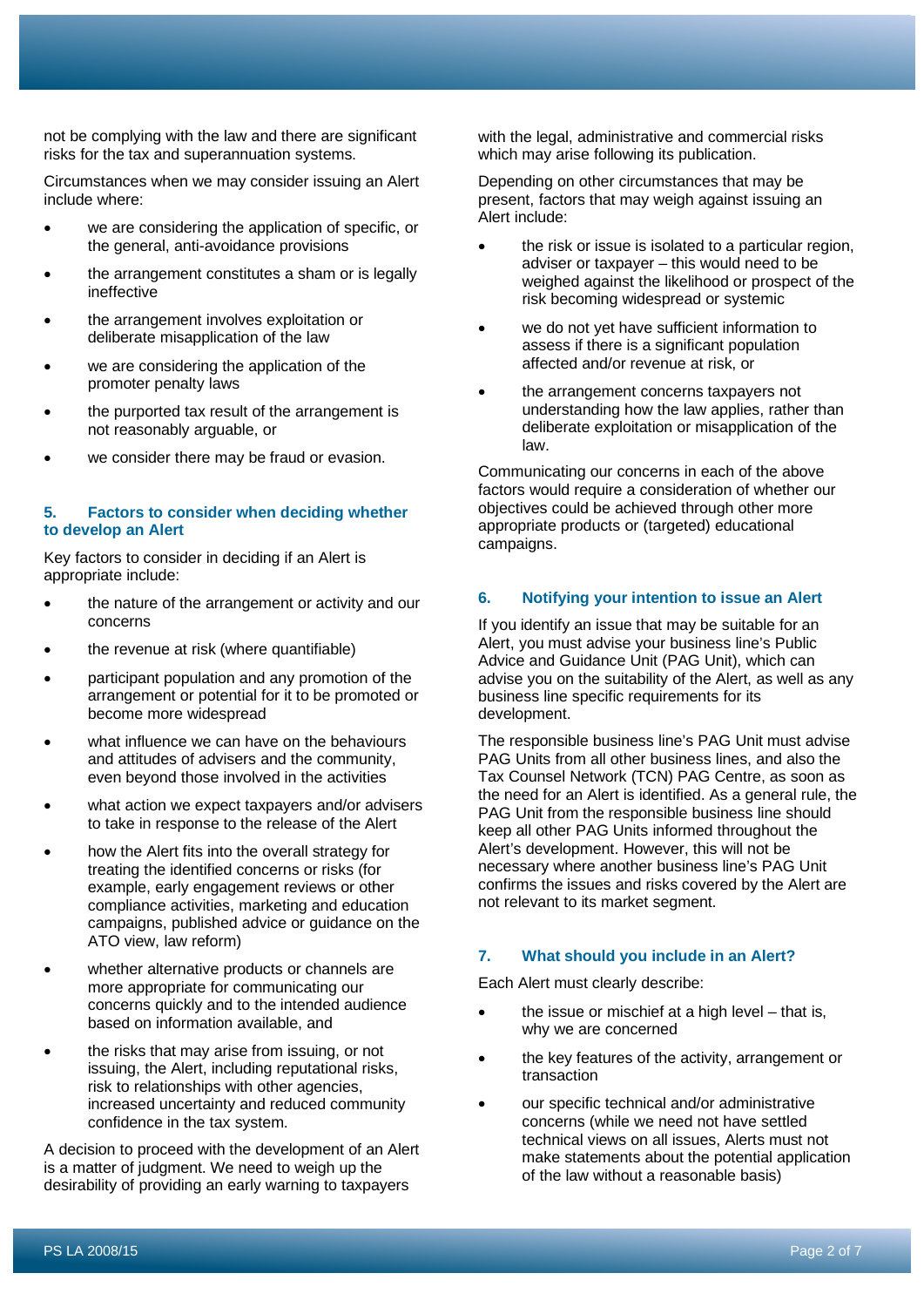- what action we are taking, or are proposing to take, to better understand the risk and how we may treat it
- any action taxpayers should take if they are considering entering into the arrangement or have already done so, and
- a contact officer.

The scope of an Alert should be clear to reduce uncertainty for taxpayers who are not intended to be affected by it and to assist certain taxpayers in determining whether arrangements need to be disclosed in the reportable tax position schedule to their tax returns. [2](#page-3-0)

## **8. What is the process for issuing an Alert?**

Each business line is responsible for the strategy, development and arranging the approval of its own Alerts. This includes:

- developing the Alert package
- arranging technical and editorial clearances by the business line and an Assistant Commissioner in TCN[3](#page-3-1)
- coordinating and managing consultation
- engaging the relevant Marketing and Communications audience team and/or the Media Unit to develop the communication strategy<sup>[4](#page-3-2)</sup>
- obtaining approvals and endorsement, and
- arranging publication of the Alert on the ATO Legal Database.

The key steps and timeframes for issuing an Alert are mapped in the **Alert process outline** (internal link only).

## *The Alert package*

The Alert package includes:

- the Alert
- an Office Minute to the Second Commissioner Client Engagement Group and Second Commissioner Law, Design and Practice Group
- a media brief and/or media release (depending on the communications strategy), and
- a Ministerial briefing note.<sup>[5](#page-3-3)</sup>

## *Consultation*

The timeframes for developing your Alert need to allow for consultation.

Alerts often deal with sensitive topics and can have a powerful impact on the market. An external perspective can assist in ensuring the scope of the arrangements and our concerns are clearly articulated and properly targeted. This minimises uncertainty for sections of the community who are not intended to be impacted by the Alert.

Generally, we consult externally on a confidential basis. In deciding when, with whom and how much to consult, you need to balance the benefits of accessing a range of expert views with supporting the timely communication of information to the community.

Prior to commencing any external consultation, your business line SES sponsor must approve the draft Alert and be briefed on your nominated stakeholders. Internal stakeholders should be consulted before this point.

We consult externally in all but exceptional circumstances. A decision not to consult externally must be made by your business line's Deputy Commissioner.

## *Communicating our concerns*

You should consider communication strategies as early as possible in the development of an Alert.

This includes:

- developing the key messages that you want to convey in relation to the arrangement and tailoring these for the different audiences (including ATO officers), and
- identifying the most appropriate channels to ensure the Alert reaches the target audience (it may involve a mix including the press and social media).

An effective communication strategy will strike the right balance in conveying our concerns but not undermine

assure that the Alert is strategically appropriate, including as to any strategy for subsequent public advice and guidance.

Supporting documents such as scripting for telephony or advice staff must also be prepared.

<span id="page-3-0"></span><sup>2</sup> Certain large business taxpayers are required to disclose reportable arrangements that relate to an arrangement described in an Alert as part of the reportable tax position schedule to the company tax return.

<span id="page-3-3"></span><span id="page-3-2"></span><span id="page-3-1"></span><sup>&</sup>lt;sup>3</sup> The TCN Assistant Commissioner must confirm that the Alert is not inconsistent or incompatible with the ATO view, and that there is a reasonable basis for statements about the potential application of the law. The Chief Tax Counsel or Deputy Chief Tax Counsel ought to be consulted to

<sup>&</sup>lt;sup>5</sup> The briefing note is included in a Ministerial Minute which outlines notable public advice and guidance products the ATO plans to issue (see link to the PAG Manual in section 12 of this Practice Statement for more information).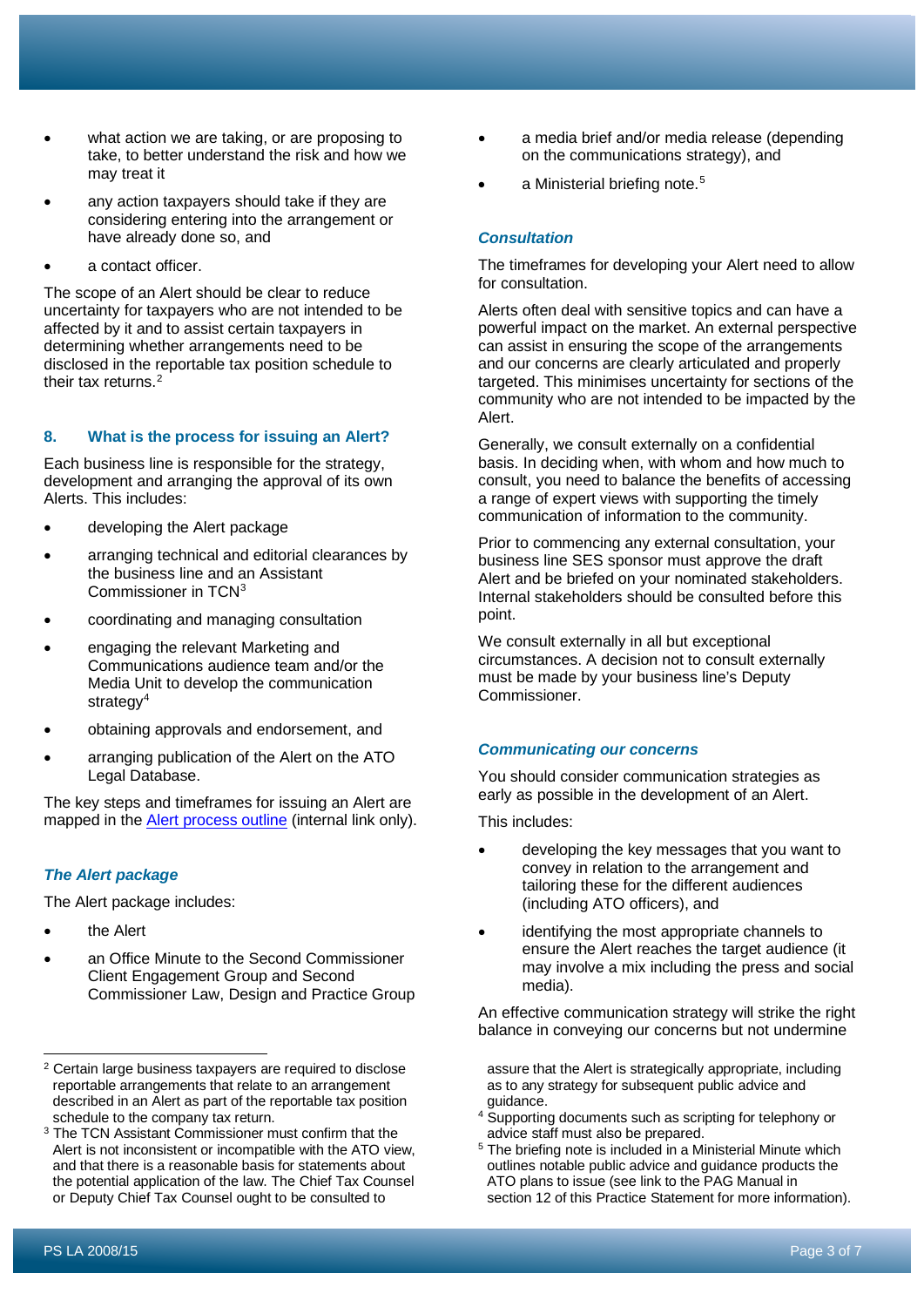community confidence in the tax and superannuation systems.

#### *Approvals and endorsements*

The Alert package must be approved by your business line's Deputy Commissioner, who will then seek endorsement from the Second Commissioner Client Engagement Group and Second Commissioner Law, Design and Practice Group for the Alert to issue.

#### **9. What do you need to do after publishing the Alert?**

Each business line is responsible for implementing the broader strategy to address the issues covered in its Alert.

#### *Public advice and guidance*

The publication of an Alert can create uncertainty for taxpayers about the tax treatment of their arrangements.

You must consider whether we ought to provide timely public advice or guidance on how the law applies to the arrangement covered by the Alert to support taxpayers in managing their tax affairs.

The most appropriate form of public advice or guidance will depend on the nature of the issue. Binding advice is often the most appropriate. The need for public guidance, and the form and content of that guidance, will also be informed by community and industry feedback in response to the Alert's release.<sup>[6](#page-4-0)</sup>

Not all Alerts need to be followed by further public advice or guidance. For example, we would rarely issue public advice or guidance to further explain when an arrangement is a sham or when general anti-avoidance rules would apply. The Alert should include a statement if no follow up public advice or guidance will be provided.

Contact your business line's PAG Unit in the first instance to discuss possible options for public advice or guidance.

#### *Evaluating the effectiveness of Alerts*

Your responsibilities after publication of the Alert include undertaking evaluation activities for your Alert.

Considering the factors listed in section 5 of this Practice Statement will assist in identifying sources of evidence that can assist in measuring the impact of the Alert and its effectiveness.

#### **10. Amending, annotating or withdrawing an Alert**

Each business line is responsible for maintaining the currency of its Alerts and should review its Alerts every two years to ensure they have been appropriately amended, annotated, archived or withdrawn.[7](#page-4-0)

Requests to amend, annotate or withdraw an Alert should be arranged through your business line's PAG Unit who can also assist with the notifications.

#### *Amending Alerts*

Occasionally, we may need to amend an Alert after it has published to clarify the description of the issue, the arrangement or our concerns.

While an Alert does not need to deal with every possible variation of an arrangement, there are circumstances when it is advisable to add variations. If we see new variations or features becoming more common in arrangements, and it is not clear whether these fall within the scope of the original Alert, an amendment is appropriate.

Prepare an addendum to the Alert and include reasons for the amendment.

An amendment will require approval from your business line's SES who has responsibility for the risk that is the subject of the Alert.

#### *Annotating Alerts*

An Alert is annotated to:

- reference any public advice or guidance that sets out our final view on how the law applies to the arrangement (or features of it), or
- note any legislative changes or court decisions that address some or all of our concerns with the arrangement.

After all the issues identified with the arrangement have been addressed, or the risks have sufficiently abated, the Alert will be archived on the ATO Legal Database.

#### *Withdrawing Alerts*

Alerts must be withdrawn where we reach a view that there are no concerns with the arrangement.

<span id="page-4-0"></span><sup>&</sup>lt;sup>6</sup> Any public advice or quidance must be developed following the processes in the PAG Manual.

 $<sup>7</sup>$  It is important to maintain the currency of Alerts, noting that</sup> current Alerts may affect disclosures in the reportable tax position schedule to the company tax return.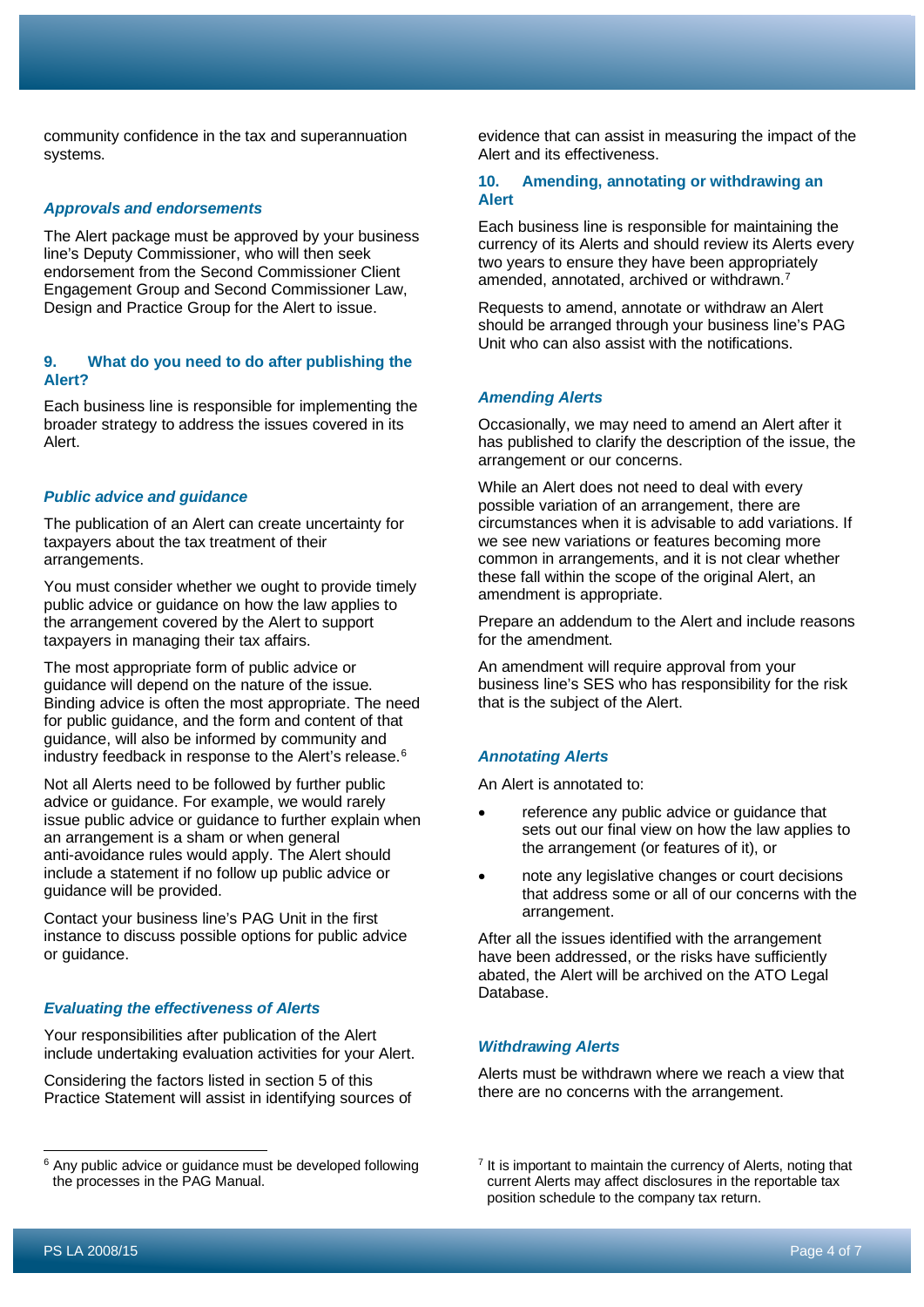Withdrawals will require approval from your business line's SES who has responsibility for the risk that is the subject of the Alert.

#### **11. Post-issue governance**

Each business line is responsible for ensuring there are appropriate post-issue governance arrangements in respect to the Alerts it has issued.

This should include ensuring:

- follow-up activities are being progressed in relation to the risk addressed in the Alert, with a focus on whether public advice or guidance is being progressed (where appropriate), and
- appropriate evaluation activities occur for individual Alerts.

#### **12. More information**

For more information, see:

- Alerts on the **ATO Legal Database**
- the Alerts **SharePoint page** for contact details, templates and [process outline](http://sharepoint/GASites/TES/PGH%20PAG%20Doc%20Library/New%20folder%20(2)/Taxpayer%20Alerts%20-%20Key%20Steps%20and%20Timeframes%20v3.docx) (links available internally only)

the **PAG Manual** (link available internally only)

You can also email your business line's PAG Unit:

| Goods and Services Tax                            | <b>GSTPAG</b>       |
|---------------------------------------------------|---------------------|
| Individuals and<br>Intermediaries                 | PAGI&I              |
| <b>Private Wealth</b>                             | <b>PAGPW&amp;IC</b> |
| <b>Integrated Compliance</b>                      | <b>PAGPW&amp;IC</b> |
| Public Groups and<br>International                | <b>PGIPAGUnit</b>   |
| <b>Small Business</b>                             | <b>PAGSMB</b>       |
| Superannuation and<br><b>Employer Obligations</b> | <b>PAGSEO</b>       |

| Date issued            | 23 October 2008     |
|------------------------|---------------------|
| Date of effect         | 23 October 2008     |
| <b>Contact officer</b> | <b>PAGPW&amp;IC</b> |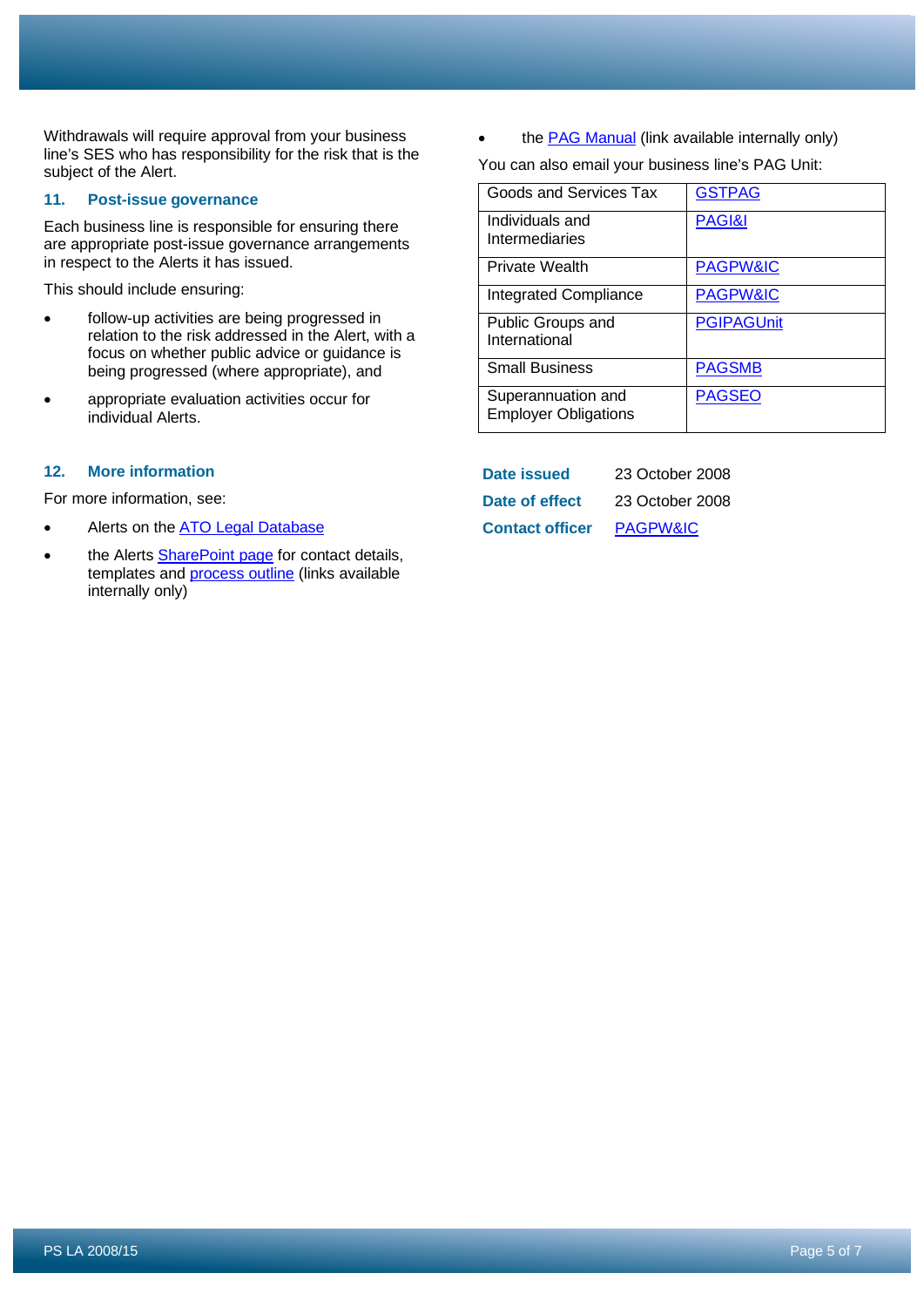## **Amendment history**

| <b>Date of amendment</b> | <b>Part</b>         | <b>Comment</b>                                                                                                                                                                                                                                                              |
|--------------------------|---------------------|-----------------------------------------------------------------------------------------------------------------------------------------------------------------------------------------------------------------------------------------------------------------------------|
| 12 August 2021           | Section 6           | Updated to reflect that each business line PAG Unit<br>is responsible for notifying and updating other<br>business line PAG Units of the intention to issue an<br>Alert and provide updates as required.                                                                    |
|                          | Section 11          | Updated to reflect the removal of the Alert<br>governance panel and the introduction of the<br>requirement for each business line to maintain a post<br>issue governance process for Alerts it issues.                                                                      |
|                          | Throughout          | Numerous changes made to style/language that<br>align with current Practice Statement format.                                                                                                                                                                               |
| 16 January 2019          | Throughout          | Rewritten into new LAPS format and to reflect our<br>renewed corporate process for issuing Taxpayer<br>Alerts, including relevant external consultation to be<br>undertaken, updated endorsement processes and<br>consideration of follow-up public advice and<br>guidance. |
|                          |                     | Provides a framework for staff on when and how we<br>issue Alerts, confirming Alerts are not confined to<br>aggressive tax planning arrangements and that a<br>range of factors are to be considered in deciding<br>whether an Alert is appropriate.                        |
|                          |                     | Introduces the new governance framework for Alerts,<br>including the establishment of a cross business line<br>panel of senior officers to assure the progress of<br>follow up activities, and for the evaluation of<br>individual Alerts, and the program, generally.      |
| 28 June 2012             | Throughout          | Updated to reflect the issue of PS LA 2012/1 and the<br>withdrawal of PS LA 2003/10.                                                                                                                                                                                        |
| 17 June 2011             | Generally           | Update contact details and styles.                                                                                                                                                                                                                                          |
|                          | Paragraph 3         | Update description of Taxpayer Alert.                                                                                                                                                                                                                                       |
|                          | Paragraph 16        | Update GST to ITX.                                                                                                                                                                                                                                                          |
|                          | Paragraphs 17 to 20 | Simplify wording.                                                                                                                                                                                                                                                           |
|                          | Paragraph 25        | Included reference to Second Commissioner of<br>Compliance.                                                                                                                                                                                                                 |
|                          | Paragraphs 29 to 31 | Simplify wording.                                                                                                                                                                                                                                                           |
|                          | Paragraph 35        | Include ATO view clarification.                                                                                                                                                                                                                                             |
|                          | Attachment A        | Attachment renumbered to Attachment 1 and<br>diagram updated.                                                                                                                                                                                                               |